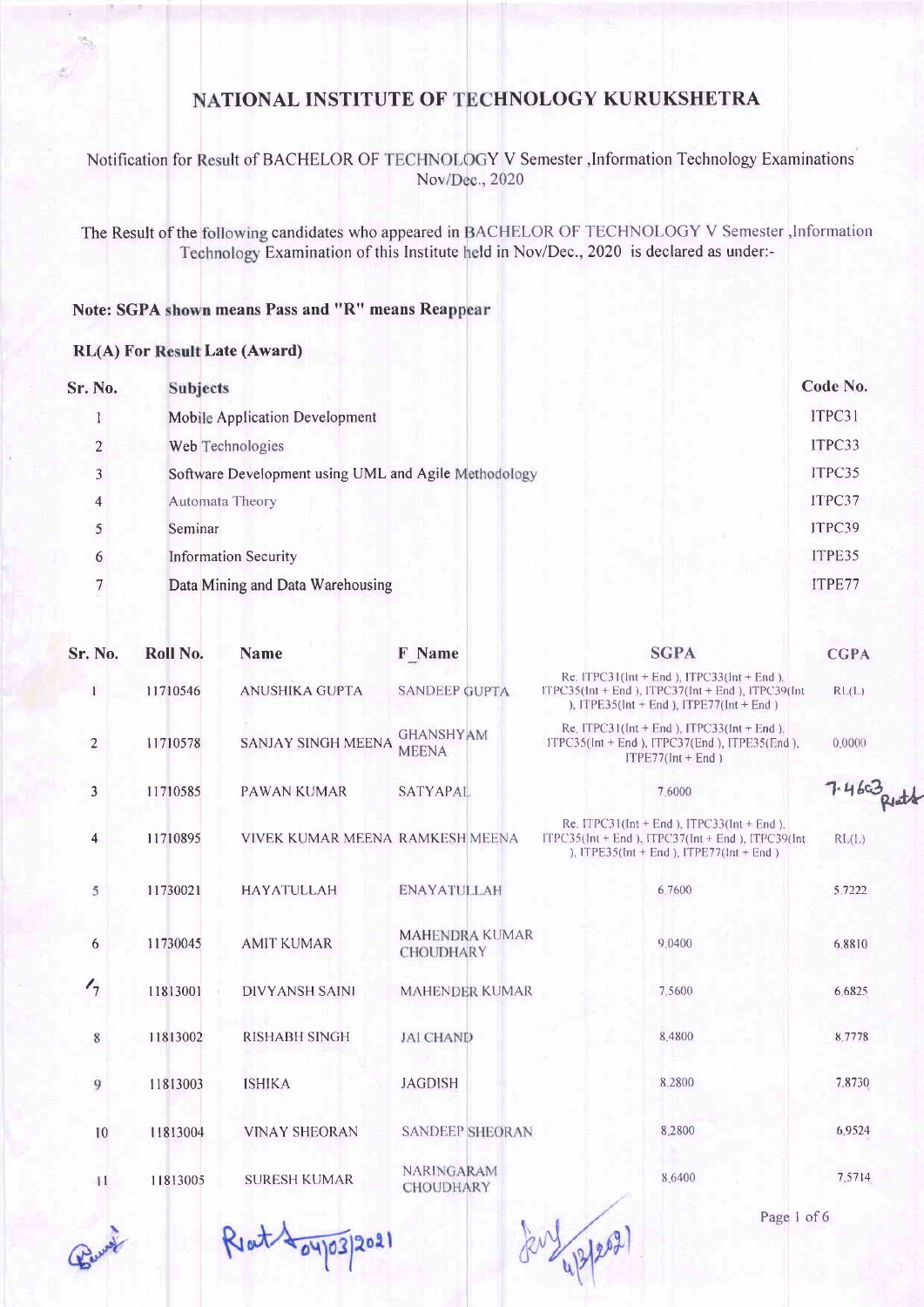Notification for Result of BACHELOR OF TECHNOLOGY V Semester , Information Technology Examinations<br>Nov/Dec., 2020

| 12 | 11813006 | <b>MANISH</b>          | <b>RAM RATAN</b>                    | 8.0800    | 8.2302           |
|----|----------|------------------------|-------------------------------------|-----------|------------------|
| 13 | 11813007 | <b>GAURAV</b>          | DEVENDER KUMAR                      | 7.5200    | RL(L)            |
| 14 | 11813008 | <b>BRIJESH BHARTI</b>  | <b>NAGENDR BHARTI</b>               | 7.1200    | RL(L)            |
| 15 | 11813009 | <b>MOHIT</b>           | <b>BIRENDER SINGH</b>               | 8.6400    | 8.4841           |
| 16 | 11813010 | YASH PAL               | ANOJ KUMAR PAL                      | 9,2800    | 9,4921           |
| 17 | 11813011 | <b>KULDEEP SINGH</b>   | <b>CHHELU RAM</b>                   | 8.4800    | 8.6984<br>$\sim$ |
| 18 | 11813012 | <b>UDDESHYA</b>        | <b>MINTU DAS</b>                    | 8.9200    | 8.3254           |
| 19 | 11813013 | <b>AAKASH BARTHWAL</b> | <b>JAGDISH KR.</b><br><b>SHARMA</b> | 8.4800    | 88651            |
| 20 | 11813014 | <b>HEMANT PANDEY</b>   | <b>VIKAS PANDEY</b>                 | 8.4000    | 9.3889           |
| 21 | 11813015 | RACHIT NEHRA           | <b>JASBIR SINGH</b>                 | 9 3 2 0 0 | 8,8730           |
| 22 | 11813016 | YASH GOENKA            | <b>RAJESH GOENKA</b>                | 8.7600    | 8.9841           |
| 23 | 11813017 | <b>ANJALI</b>          | <b>RAJVEER SINGH</b>                | 9.0000    | 9,2857           |
| 24 | 11813018 | <b>ANUBHAV SINGH</b>   | <b>DILEEP SINGH</b>                 | 8.6800    | 9,3492           |
| 25 | 11813019 | <b>ANUBHAV</b>         | <b>AMARNATH</b>                     | 8.5600    | 8 2 3 0 2        |
| 26 | 11813020 | PRIYANSHU              | <b>RAJESH KUMAR</b>                 | 9,2800    | 9.6825           |
| 27 | 11813021 | PRAGUN SAINI           | <b>RAJEEV SAINI</b>                 | 9.4400    | 9.7381           |
| 28 | 11813022 | HARSHIT SHARMA         | <b>RAMESHWAR</b><br>DAYAL SHARMA    | 8.2000    | 8.5476           |
| 29 | 11813023 | ARYAN KHANDELWAL       | PRAKASH CHAND<br><b>GUPTA</b>       | 8.4000    | 8.8968           |
| 30 | 11813024 | <b>SIDDHANT KUMAR</b>  | <b>CHANDRA SHEKHAR</b>              | 7.6800    | 8.2619           |
| 31 | 11813025 | <b>KHUSHI</b>          | YOGESH KUMAR                        | 6.7600    | 6,3810           |
| 32 | 11813026 | <b>BHARAT BHUSAN</b>   | <b>VINOD KUMAR</b>                  | 8,1200    | 8.1270           |
|    |          |                        |                                     |           |                  |

Berry

Rlat 104/03/2021

BM/ oup/ D2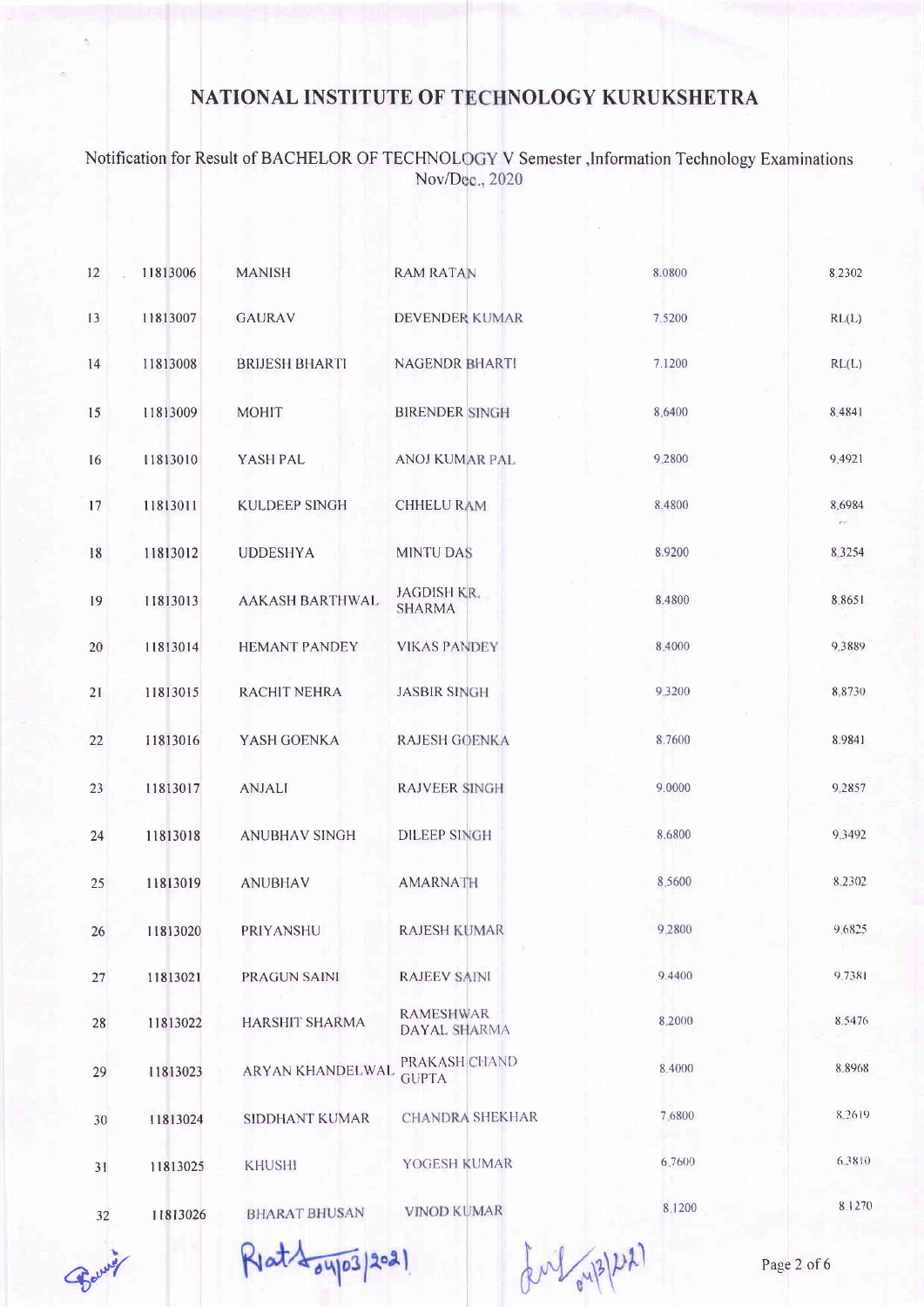Notification for Result of BACHELOR OF TECHNOLOGY V Semester ,Information Technology Examinations<br>Nov/Dec., 2020

| 33 | 11813027 | <b>ROMI</b>                            | <b>RANSINGH</b>                                     | 7,6800                                                                                                                                           | 6.9444    |
|----|----------|----------------------------------------|-----------------------------------------------------|--------------------------------------------------------------------------------------------------------------------------------------------------|-----------|
| 34 | 11813028 | YASHWANT SINGH                         | <b>VIKRAM CHAUHAN</b>                               | 8,6400                                                                                                                                           | 8.2460    |
| 35 | 11813029 | PINTU KUMAR                            | PREMNARAYAN<br><b>PRASAD</b>                        | 8.6400                                                                                                                                           | 9.1667    |
| 36 | 11813030 | <b>AVNEESH NISCHAL</b>                 | <b>AVINASH CHANDER</b><br><b>NISCHAL</b>            | 9,1200                                                                                                                                           | 9.2143    |
| 37 | 11813031 | <b>AAYUSH GUPTA</b>                    | <b>RAMESH CHAND</b><br><b>GUPTA</b>                 | 8.8400                                                                                                                                           | 9.2460    |
| 38 | 11813032 | <b>VAIBHAV GARG</b>                    | <b>MUKESH KUMAR</b>                                 | 8.6400                                                                                                                                           | 9.0397    |
| 39 | 11813033 | <b>GAURAV CHAUROTIYA</b>               | <b>RATAN LAL</b><br><b>CHAUROTIYA</b>               | 7.4000                                                                                                                                           | 6.9921    |
| 40 | 11813034 | <b>VAIBHAV DUA</b>                     | <b>MANOJ DUA</b>                                    | 8.8400                                                                                                                                           | 9.0556    |
| 41 | 11813035 | <b>SARTHAK MITTAL</b>                  | <b>GOPAL MITTAL</b>                                 | 9,4000                                                                                                                                           | 9 4 6 0 3 |
| 42 | 11813036 | <b>KOSURI TARUNTEJA</b>                | <b>KOSURI NARASIMHA</b><br><b>RAO</b>               | 8,6800                                                                                                                                           | 8.7143    |
| 43 | 11813037 | <b>SACHI HANSRAJ</b><br>NAGRALE        | <b>HANSRAJ</b><br><b>PUNJARAM</b><br><b>NAGRALE</b> | 8.6400                                                                                                                                           | 8.0238    |
| 44 | 11813038 | <b>SPARSH GARG</b>                     | <b>SUMIT KUMAR</b><br>GARG                          | 9,4800                                                                                                                                           | 9.3016    |
| 45 | 11813039 | <b>MOHINESH KUMAR</b><br><b>SHARMA</b> | <b>DILIP SHARMA</b>                                 | 8.8000                                                                                                                                           | 9.0000    |
| 46 | 11813040 | <b>ASHA MEENA</b>                      | <b>RAMESH CHAND</b><br><b>MEENA</b>                 | 7.9200                                                                                                                                           | RL(L)     |
| 47 | 11813041 | <b>SUMIT MIRZA</b>                     | <b>JAGDISH CHANDER</b>                              | 8.4400                                                                                                                                           | 8.9048    |
| 48 | 11813042 | <b>SANYAM KUMAR</b>                    | <b>BALBIR SINGH</b>                                 | Re. $ITPC31(lnt + End)$ , $ITPC33(lnt + End)$ .<br>ITPC35(Int + End), ITPC37(Int + End), ITPC39(Int<br>), ITPE35(Int + End ), ITPE77(Int + End ) | RL(L)     |
| 49 | 11813043 | <b>VISHAL KUMAR</b>                    | <b>RAJKUMAR</b>                                     | 8,6800                                                                                                                                           | 7.0873    |
| 50 | 11813044 | SHANTANU AGARWAL SANJAY AGARWAL        |                                                     | 8.7200                                                                                                                                           | 8.6984    |
| 51 | 11813045 | <b>NIPUN</b>                           | <b>ANKUR</b>                                        | 9 0400                                                                                                                                           | 9.2143    |
| 52 | 11813046 | <b>VISHAL YADAV</b>                    | DEVENDER KUMAR                                      | 8.9600                                                                                                                                           | 8.5794    |
| 53 | 11813047 | ASIF ALI AKMAL                         | MD. AFZAL KHAN                                      | 7.8000                                                                                                                                           | 7.8968    |
|    |          |                                        |                                                     |                                                                                                                                                  |           |

Change of

 $Riat \sqrt{\frac{1}{\sigma^2}}$ 2021

Page 3 of 6

( 2 13 / 22 )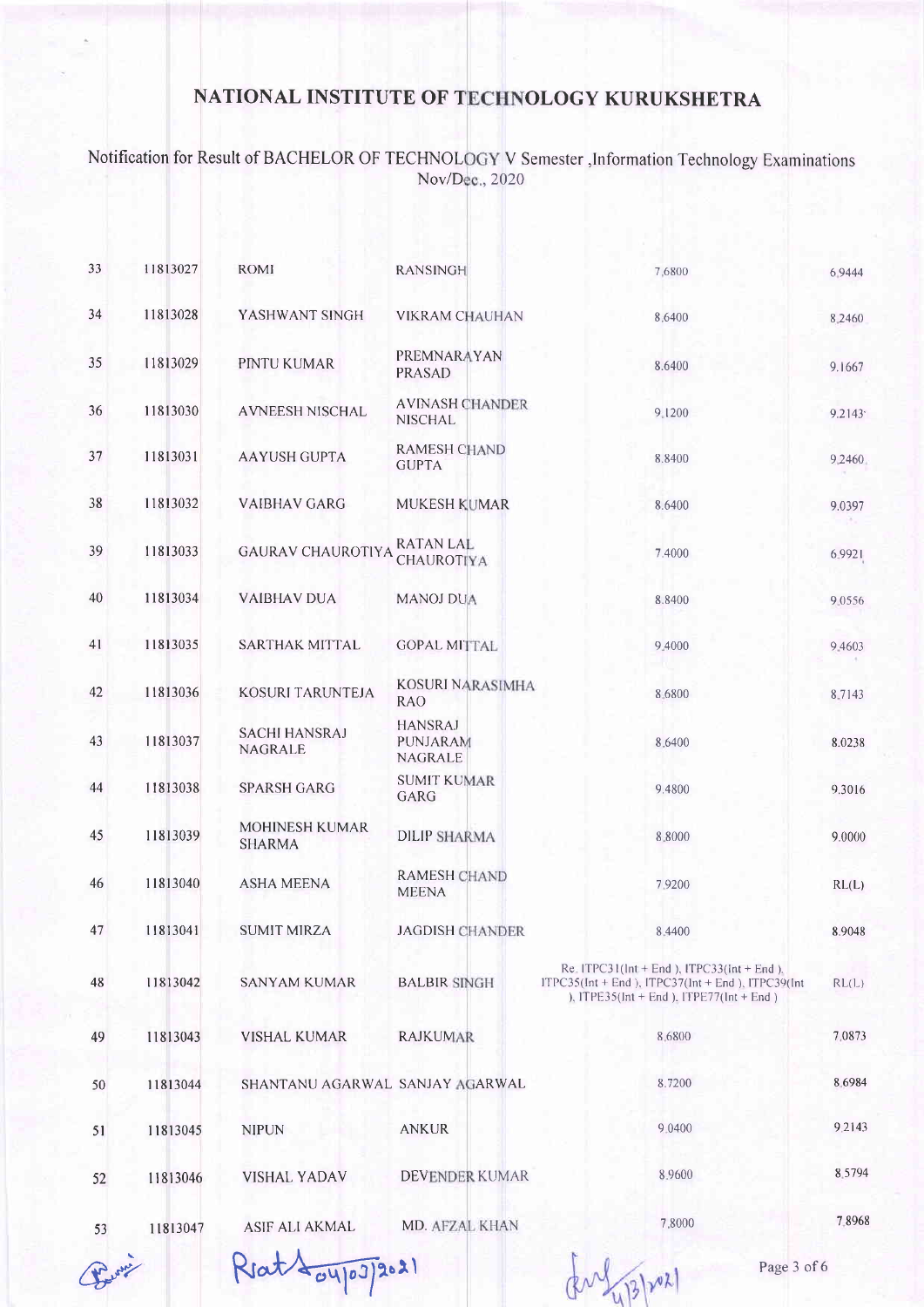Notification for Result of BACHELOR OF TECHNOLOGY V Semester , Information Technology Examinations Nov/Dec., 2020

| 54 | 11813048 | LOVISH                          | <b>HARISH KUMAR</b>                     | 8,6800    | 8,3810 |
|----|----------|---------------------------------|-----------------------------------------|-----------|--------|
| 55 | 11813049 | <b>SPARSH BATRA</b>             | PARVEEN BATRA                           | 9.0000    | 8.6270 |
| 56 | 11813050 | <b>SHUBHAM RANA</b>             | <b>HARNARAYAN</b><br><b>SINGH RANA</b>  | 8.6800    | 8.8333 |
| 57 | 11813051 | <b>BHUPESH SINGH</b>            | <b>GURDIAL SINGH</b>                    | 8.3600    | 8.0794 |
| 58 | 11813052 | <b>RAJAT GARG</b>               | <b>RAVINDER KUMAR</b><br>GARG           | 8.9200    | 8.3651 |
| 59 | 11813053 | <b>ASHOK PATEL</b>              | <b>RAJ NARAYAN</b><br><b>PATEL</b>      | 8 5 6 0 0 | 8.1032 |
| 60 | 11813054 | KOMAL SHARMA                    | <b>SHAMBHU</b><br><b>NARAYAN</b>        | 9,4800    | 9.6032 |
| 61 | 11813055 | <b>DEEPTI YADAV</b>             | <b>NARESH KUMAR</b>                     | 9.2800    | 8.9048 |
| 62 | 11813056 | <b>RUPAL GOYAL</b>              | <b>DHARMENDRA</b><br><b>KUMAR GOYAL</b> | 9.0000    | 8.8254 |
| 63 | 11813057 | <b>DIVINESH</b>                 | <b>RAKESH KUMAR</b>                     | 8.4800    | 7.0873 |
| 64 | 11813058 | YASH LOHIYA                     | <b>JOGENDER KUMAR</b><br><b>LOHIYA</b>  | 8,6800    | 8.0159 |
| 65 | 11813059 | <b>AMIT RAWAT</b>               | <b>SUDHIR SINGH</b>                     | 8.4800    | 8.6270 |
| 66 | 11813061 | <b>AJAY</b>                     | YASHPAL ARYA                            | 8.6800    | 8.6111 |
| 67 | 11813062 | <b>VIVEK SINGH</b>              | PRADEEP SINGH                           | 8.3200    | 8,5000 |
| 68 | 11813064 | <b>TATAA NAGGHHA</b>            | <b>TATA SOMESWARA</b><br><b>RAO</b>     | 8.0000    | 7.3810 |
| 69 | 11813065 | RAJNIKANT KUMAR<br><b>GUPTA</b> | <b>SHAILESH CHANDRA</b><br><b>GUPTA</b> | 8.8000    | 8.1587 |
| 70 | 11813066 | <b>VIKAS</b>                    | RAJA RAM PAHATIA                        | 8.5200    | 7.5476 |
| 71 | 11813067 | VANSHIKA YADAV                  | <b>JAS RAJ</b>                          | 8.7600    | 9.0159 |
| 72 | 11813068 | <b>ADARSH VAIBHAV</b>           | <b>DHARMENDRA</b><br>PRASAD             | 8.5200    | 7.7857 |
| 73 | 11813070 | <b>SIDHARATH</b>                | <b>DHARAM SINGH</b>                     | 8.3200    | 6.8175 |
| 74 | 11813072 | HIMANSHU YADAV                  | <b>SURENDER KUMAR</b>                   | 8.5600    | 8.7460 |

Reat 804/03/2021

Book

4/2/2021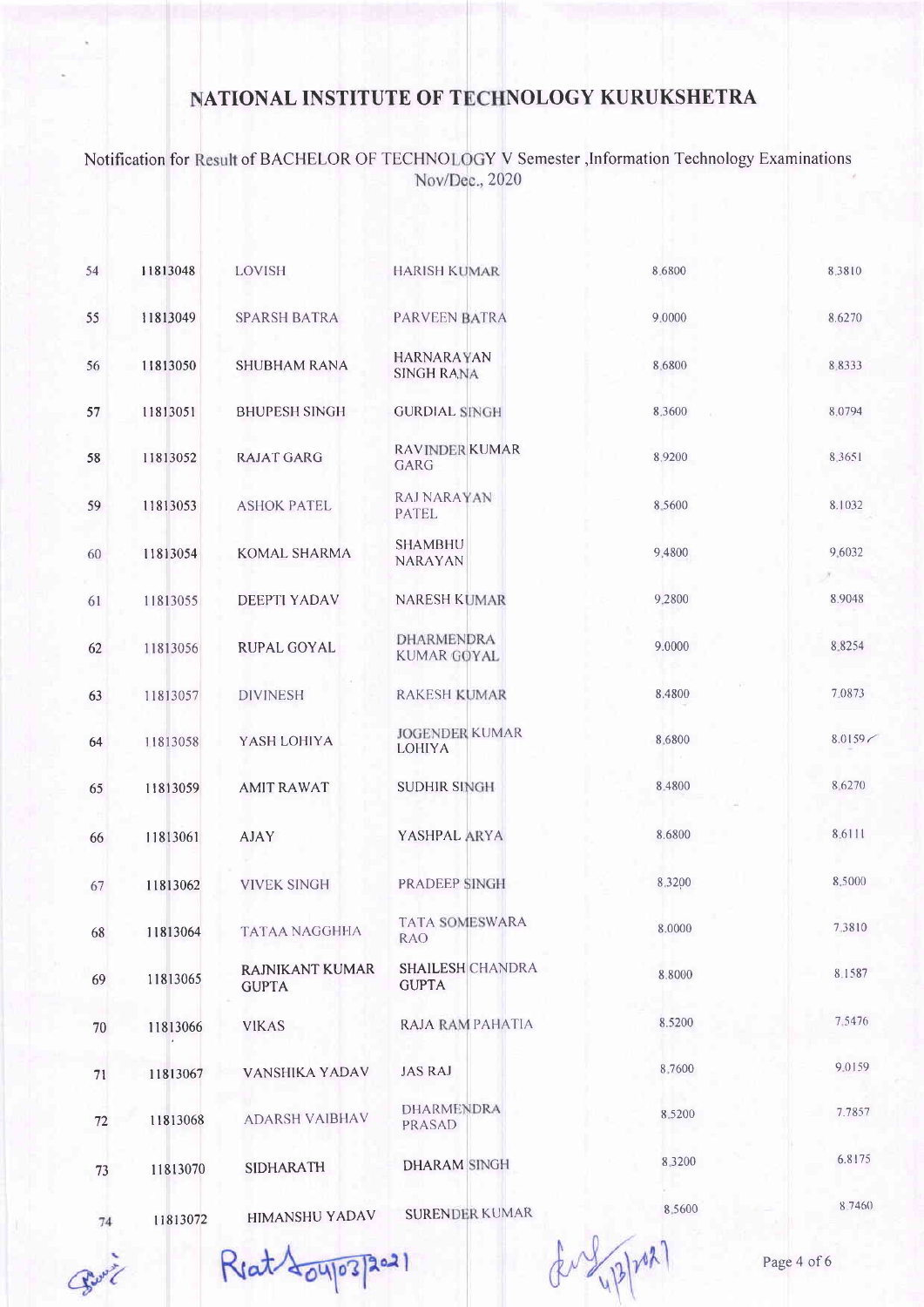Notification for Result of BACHELOR OF TECHNOLOGY V Semester , Information Technology Examinations Nov/Dec., 2020

| 75 | 11813073 | <b>KANISHK GOEL</b>                 | <b>SANDEEP GOEL</b>                  | 9,0000                  | 8.2143      |
|----|----------|-------------------------------------|--------------------------------------|-------------------------|-------------|
| 76 | 11813074 | TUSHAR SINGHAL                      | <b>MAHAVIR SINGHAL</b>               | 9 0 8 0 0               | 86429       |
| 77 | 11813075 | <b>LOKESH</b>                       | <b>SANTLAL</b>                       | 9,0000                  | 8.2857      |
| 78 | 11813076 | <b>SETLEM SAI TEJA</b>              | <b>SETLEM</b><br>DHANUNJAYUDU        | 8,6000                  | 7.5556      |
| 79 | 11813077 | <b>ABHISHEK KAUSHIK</b>             | <b>SATISH KUMAR</b>                  | 7.8000                  | 7.6825      |
| 80 | 11813078 | <b>SUVRAT JAIN</b>                  | DAKSH JAIN                           | 7.8400                  | 8.3254      |
| 81 | 11813079 | <b>SAHIL GARG</b>                   | <b>KRISHAN GARG</b>                  | 8.4400                  | 8 6032      |
| 82 | 11813080 | PIYUSH SONI                         | <b>SATISH KUMAR</b>                  | 9.0800                  | 8.8810      |
| 83 | 11813081 | <b>RAJ KUMAR</b>                    | <b>SURENDER SINGH</b>                | 8.6400                  | 8.2381      |
| 84 | 11813082 | <b>AVINASH KUMAR</b><br><b>GOND</b> | <b>JAIPRAKASH GOND</b>               | 7.1600                  | 7 1 7 4 6   |
| 85 | 11813083 | NAVNEET KUMAR<br><b>SINGH</b>       | <b>RANG BAHADUR</b><br><b>SINGH</b>  | 8,4000                  | 8.4444      |
| 86 | 11813084 | MANGA SAI KUMAR                     | <b>MANGA SWAMY</b>                   | 6,7200                  | RL(L)       |
| 87 | 11813086 | SHUBHAM SHARMA                      | <b>ASHWANI SHARMA</b>                | 8.6000                  | 8.0317      |
| 88 | 11813087 | <b>TARSEM SINGH</b>                 | <b>SOHAN SINGH</b>                   | 7.9600                  | 8.2857      |
| 89 | 11813088 | <b>RUPESH KUMAR</b>                 | <b>CHANDRA BHAN</b><br><b>SINGH</b>  | 8.0400                  | 7.5317      |
| 90 | 11813089 | RAVIKANT MEENA                      | <b>PRAMANAND</b><br><b>MEENA</b>     | Re. $ITPC33(int + End)$ | 0.0000      |
| 91 | 11813090 | <b>ARPIT NIGAM</b>                  | <b>RAJIV NIGAM</b>                   | 8.5200                  | 7.2222      |
| 92 | 11813091 | <b>SHIVAM</b>                       | <b>SUDHIR KUMAR</b><br><b>SINGH</b>  | 8.3200                  | 7,7063      |
| 93 | 11813092 | <b>RASHI SHARMA</b>                 | <b>RAM KRISHNA</b><br><b>UPADHAY</b> | 9.5200                  | 9.0794      |
| 94 | 11813093 | <b>DHEERAJ GUPTA</b>                | <b>MUKESH KUMAR</b><br><b>GUPTA</b>  | 8.3600                  | 9.039       |
| 95 | 11813094 | SHATAKSHI                           | <b>JK SINGH</b>                      | 9.2400                  | 9.507       |
|    |          |                                     |                                      |                         | Page 5 of 6 |

Bury

Rlat 404/03/2021

Page 5 of 6